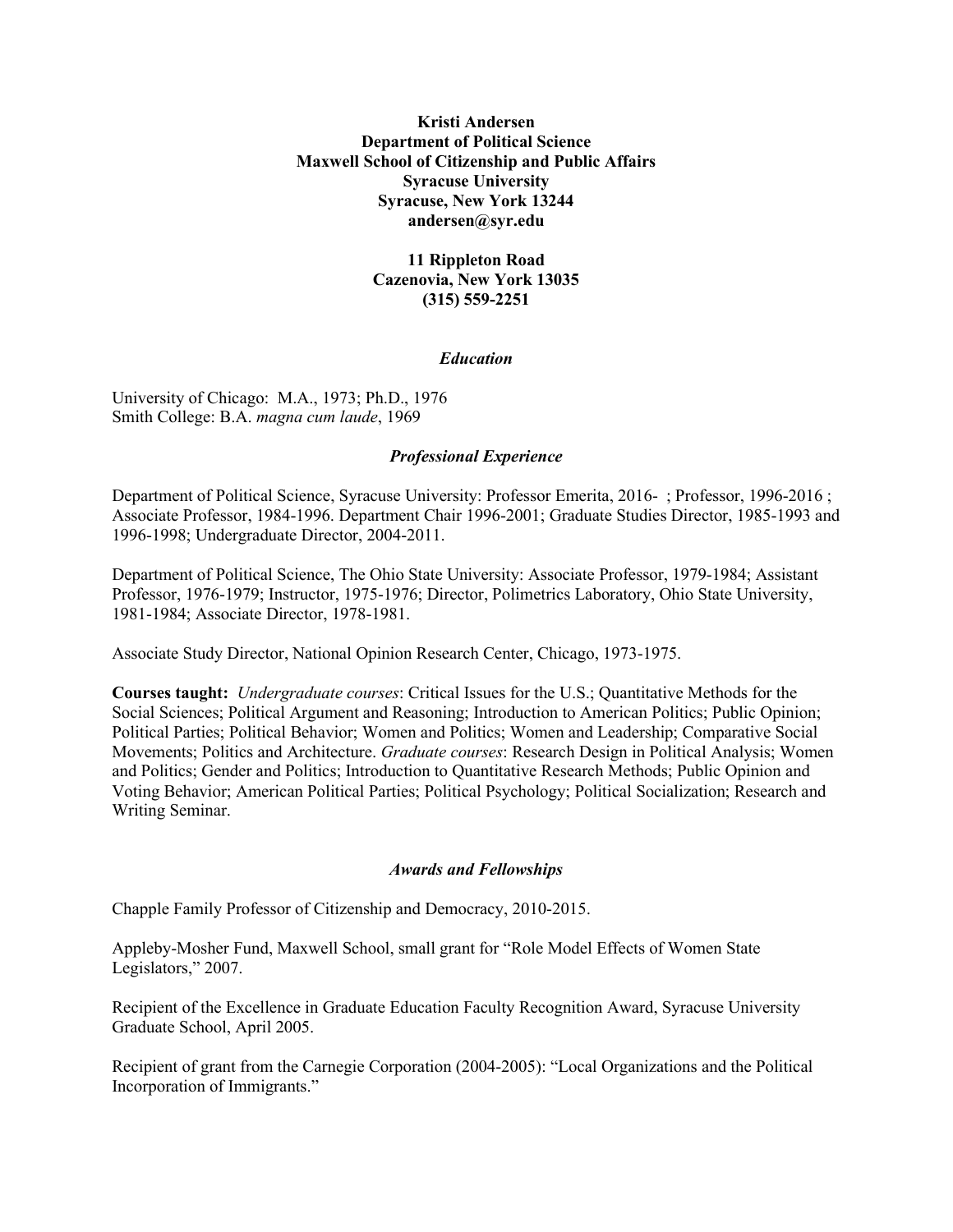Named "Outstanding Graduate Mentor" by Political Science Graduate Student Association, Syracuse University, April 2003.

Named Laura J. and L. Douglas Meredith Professor for Teaching Excellence, March 2002.

Named Maxwell Professor of Teaching Excellence, September 1999.

Victoria Shuck Award for the Best Book on Women and Politics published in 1996, for *After Suffrage: Women in Partisan and Electoral Politics Before the New Deal.*

Center for Instructional Development, Syracuse University, instructional grant for development of MAX 201, Quantitative Methods for the Social Sciences, 1997.

Faculty leader, grant from Pew Charitable Trusts for Syracuse University's participation in the "Preparing Future Faculty" program, 1997-2000.

Faculty leader, grant from FIPSE (Fund for the Improvement of Post-Secondary Education) to Syracuse University's Graduate School: "Preparing Future Professors," 1994-95.

Appleby-Mosher Fund grant, Maxwell School, for research on women and politics, 1990.

National Endowment for the Humanities Summer Stipend to study women and citizenship in the 1920s, 1987.

E. E. Schattschneider Award, American Political Science Association, for best doctoral dissertation completed in 1976 in the field of American government.

National Opinion Research Center/National Institutes of Mental Health Training Fellow, University of Chicago, 1970-1973.

Dawes Prize in Government, Smith College, 1969.

#### *Publications*

"Progressive Grassroots Organizing 2016-2020." In Luke Perry (ed.), *The 2020 Presidential Election: Key Issues and Regional Dynamics.* Palgrave Macmillan, 2022.

"Reflections on the Achievements of Sidney Verba." *The Forum.* 14(1) 2016: pp. 97-108.

"Constructing a New Majority: The Depression, the New Deal, and the Democrats." In Marjorie Randon Hershey (ed.), *Guide to U.S. Political Parties.* Washington: Congressional Quarterly Press, 2014.

*New Immigrant Communities: Finding a Place in Local Politics.* Lynne Rienner Publishers, 2010.

"Community Social Capital," in *The Future of Political Science: 100 Perspectives,* edited by Gary King, Kay Lehman Schlozman, and Norman H. Nie. New York: Routledge, 2009.

"Parties, Organizations, and the Political Incorporation of Immigrants in Six Cities," in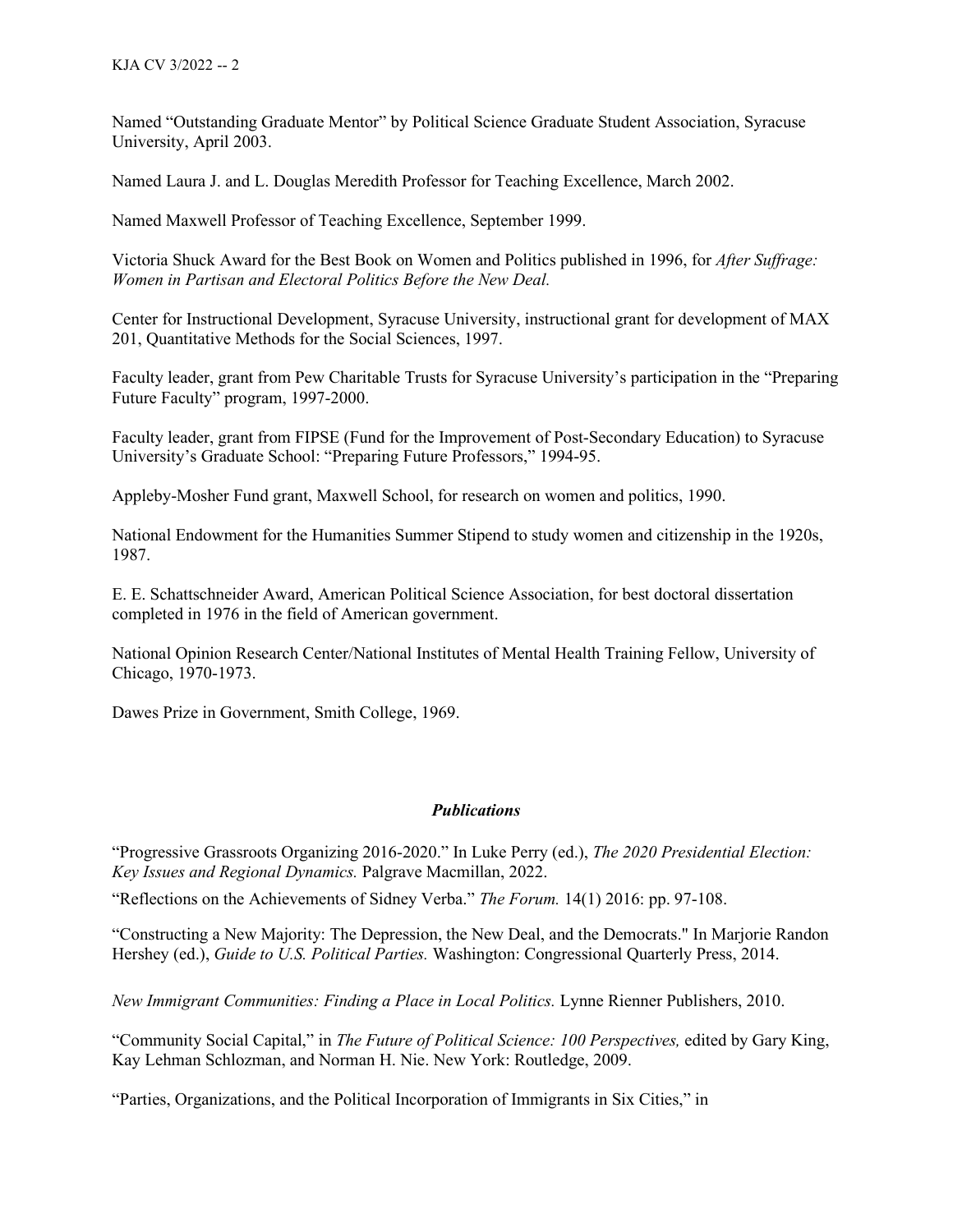*Civic Hopes and Political Realities: Immigrants, Community Organizations and Political Engagement* edited by S. Karthick Ramakrishnan and Irene Bloemraad. New York: Russell Sage Foundation, 2008 (pp. 77-106).

"In Whose Interest? Political Parties, Context, and the Incorporation of Immigrants," in *New Race Politics: Understanding Minority and Immigrant Politics,* edited by Jane Junn and Kerry Haynie. New York: Cambridge University Press, 2008 (pp. 17-38).

"What I Learned (and Re-Learned) When I Ran for Local Office." *PS: Political Science and Politics* July 2007, pp. 507-510.

"Political Institutions and Incorporation of Immigrants" (co-authored with Elizabeth F. Cohen),chapter 9 in *The Politics of Democratic Inclusion,* ed. Christina Wolbrecht and Rodney E. Hero (Philadelphia: Temple University Press, 2005).

"Adjunct Teaching" (co-authored with Ryan Petersen), *University Teaching: A Guide for Graduate Students,* 2nd edition, ed. Stacey Lane Tice, Nicholas Jackson, Leo M. Lambert, and Peter Englot (Syracuse: Syracuse University Press, 2005).

"Assessing the Impact of a Quantitative Skills Course for Undergraduates," with Dana Michael Harsell, *Journal of Political Science Education* 1:1 (2004).

"Political Parties and Civil Society: Learning from the American Case," chapter in *Democratic Institution Performance: Research and Policy Perspectives* (eds., Edward R. McMahon and Thomas A.P. Sinclair). Westport, CT: Praeger, 2002. Pages 15-25.

"Women and Political Parties" (review essay, based on Jo Freeman, *A Room at a Time: How Women Entered Party Politics;* Rebecca Edwards, *Angels in the Machinery: Gender in American Party Politics From the civil War to the Progressive Era;* and Melanie Gustafson, Kristie Miller, and Elisabeth Israels Perry [eds], *We Have Come to Stay: American Women and Political Parties, 1880-1960. Women & Politics* 23:4 (2001), pp. 99-104.

"Faculty Roles and Student Projects," part of a symposium on "Advisors and the Dissertation Proposal," *PS: Political Science and Politics* 34:4 (December 2001), pp. 847-848.

"A Gender Gap in Publishing? Women's Representation in Political Science Edited Books" (co-authored with Lanethea Mathews), *PS: Political Science and Politics*, 34 (March, 2001), pp. 143-147.

"The Gender Gap and Experiences with the Welfare State," *PS: Political Science and Politics 32,* March 1999, pp. 17-19.

"Gender and Student Evaluations of Teaching," *PS: Political Science and Politics* 29, June 1997 (with Elizabeth Miller), pp. 216-219.

*After Suffrage: Women in Partisan and Electoral Politics Before the New Deal.* Chicago: University of Chicago Press, 1996.

"Gender and Public Opinion." In *Understanding Public Opinion,* edited by Barbara Norrander and Clyde Wilcox. Washington, D.C.: Congressional Quarterly Press, 1996. Reprinted in Samuel Kernell and Steven S. Smith (eds.), *Principles and Practice of American Politics: Classic and Contemporary Readings* (Washington: Congressional Quarterly Press, 2001).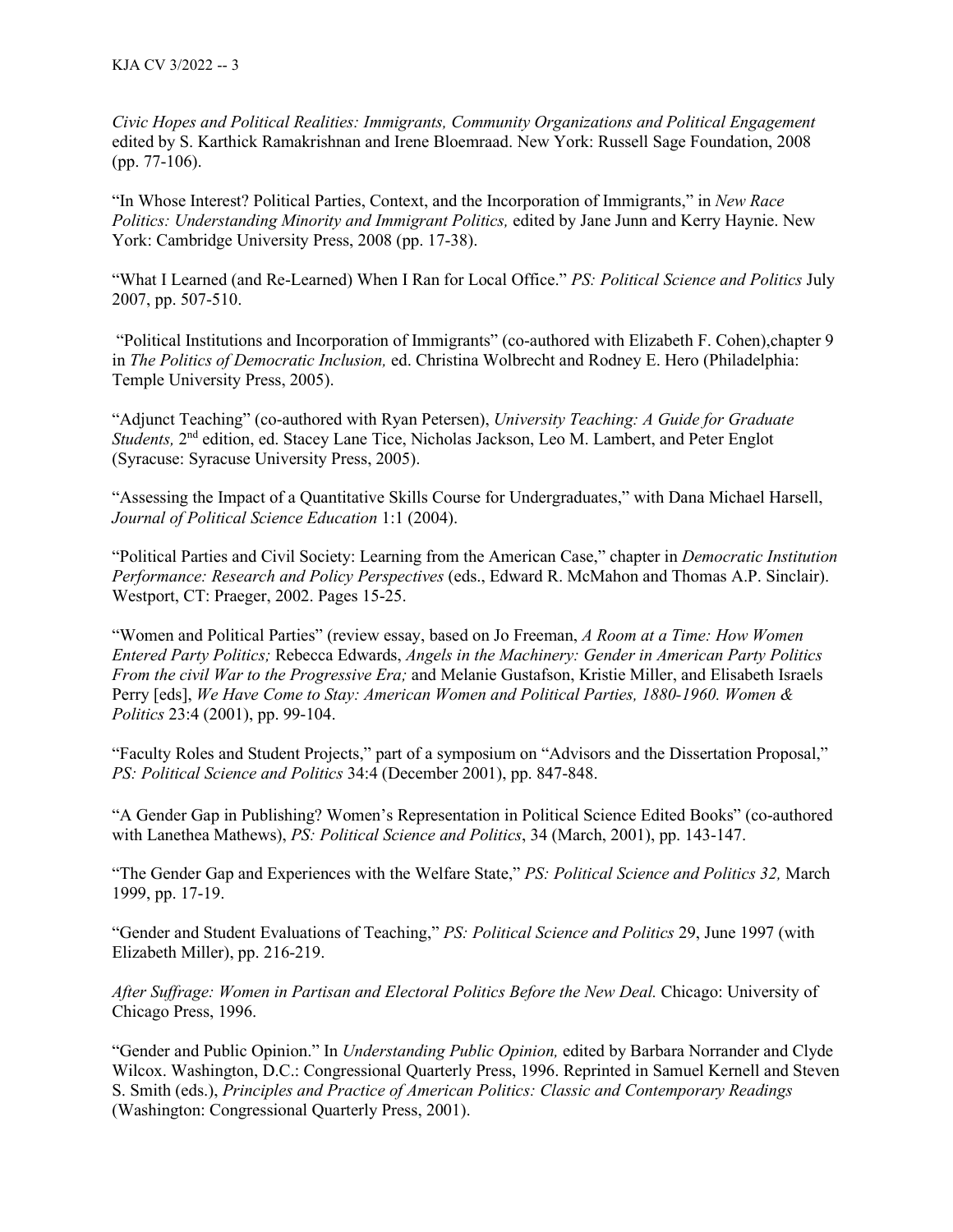"Using the Discussion Section to Enhance Student Learning (with Katalin Fabian). In *University Teaching: A Guide for Graduate Students,* edited by Leo Lambert, Stacey Tice, and Patricia Featherstone. Syracuse: Syracuse University Press, 1996.

"Women and the Vote in the 1920s: What Happened in Oregon." *Women and Politics* 14 (1994): 43-56.

"Gender as a Factor in the Attribution of Leadership Traits" (with Deborah Alexander). *Political Research Quarterly* (formerly *Western Political Quarterly)* 46 (September 1993): 527-545.

"Women and Citizenship in the 1920s." In *Women, Politics, and Change,* edited by Louise A. Tilly and Patricia Gurin. New York: Russell Sage Foundation, 1990.

"Public Discourse or Strategic Game? Changes in our Conception of Elections" (with Stuart Thorson). *Studies in American Political Development.* New Haven: Yale University Press, v. 3 (1989): 263-278.

"Sources of Pro-Family Beliefs: A Cognitive Approach." *Political Psychology* 9 (June 1988): 229-243.

"Computational Models, Expert Systems, and Foreign Policy." (with Stuart Thorson). In *Artificial Intelligence and National Security,* edited by Stephen J. Cimbala. D. C. Heath, 1987.

"The Changing Meaning of Elections" (with Stuart Thorson). Published as an Occasional Paper by the Center for the Study of Citizenship, Maxwell School, Syracuse University, April 1986.

"Women, Work and Political Attitudes" (with Elizabeth A. Cook). *American Journal of Political Science* 29 (August 1985): 606-625.

"Expert Systems and Foreign Policy Decision Making" (with Stuart J. Thorson). In E*xpert Systems in Government Symposium,* edited by Kamal N. Karna. Washington, D.C.: IEEE Computer Society Press, 1985.

"Congressional Turnover and the Election of Women" (with Stuart J. Thorson). *Western Political Quarterly* 37 (March 1984): 143-156. Reprinted in Joel H. Silbey (ed.), *The Congress of the United States, 1789-1989.* New York: Carlson Publishing, Inc., 1991.

*The Creation of a Democratic Majority, 1928-1936.* Chicago: University of Chicago Press, 1979.

"Candidate Evaluation by Men and Women" (with Goldie Shabad). *Public Opinion Quarterly* 43 (Spring 1979): 18-35. Reprinted in Siltanen and Stanworth, *Women and the Public Sphere* (London: Hutchinson & Co., 1984).

"Generations, Partisan Shift and Realignment: A Glance Back to the New Deal." Chapter 5 in *The Changing American Voter,* by Norman H. Nie, Sidney Verba and John R. Petrocik. Cambridge: Harvard University Press, 1976.

"Working Women and Political Participation, 1952-1972" *American Journal of Political Science* 19 (August 1975): 439-454.

"Mass Belief Systems Revisited: Political Change and Attitude Structure" (with Norman H. Nie). *Journal of Politics* 36 (August 1974): 540-591. Reprinted in Dreyer and Rosenbaum (eds.), *Political Opinion and Behavior*, 3rd ed. (Duxbury, 1976); in Niemi and Weisberg (eds.), *Controversies in American Voting*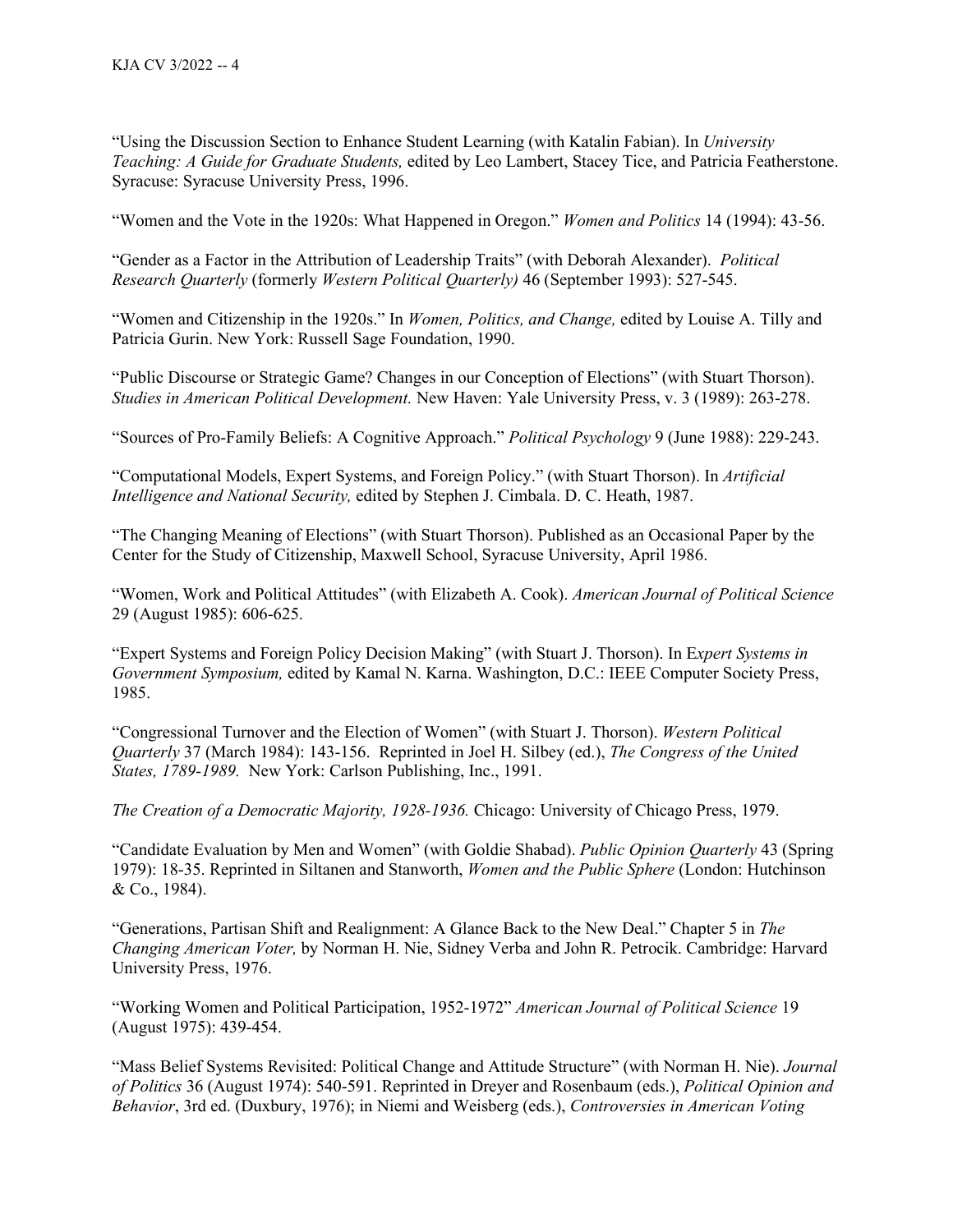*Behavior* (Freeman, 1976); and in Janowitz and Hirsch (eds.), *Reader in Public Opinion and Mass Communication*, 3rd ed. (Free Press, 1981).

#### *Book Reviews*

Christina Wolbrecht and J. Kevin Corder, *Political Women, Then and Now: A Century of Votes for Women.* Cambridge University Press, 2020.

Johanna Neuman, *Gilded Suffragist: The New York Socialites Who Fought for Women's Right to Vote*  (New York: Washington Mews Books, 2017). Susan Goodier and Karen Pastorello, *Women Will Vote: Winning Suffrage in New York State* (Ithaca: Cornell University Press). for *American Historical Review*  October 2018, pp. 1326-1328.

Els de Graauw, *Making Immigrant Rights Real: Nonprofits and the Politics of Integration in San Francisco* (Ithaca: Cornell University Press, 2016). *International Migration Review* 

Judith Gans, Elaine M. Replogle, and Daniel Tichenor, eds., *Debates on U.S. Immigration* (Los Angeles: Sage Publications, 2012). *International Migration Review* v. 48, Issue 4, p. 1108 (September 2014).

Lisa G. Materson, *For the Freedom of Her Race: Black Women and Electoral Politics in Illinois, 1877- 1932* (Chapel Hill: University of North Carolina Press, 2009), for. *Indiana Magazine of History* 106 (September 2010), pp. 307-309.

Lorraine Gates Schuyler, *The Weight of Their Votes: Southern Women and Political Leverage in the 1920s,* for. *Journal of Contemporary History* 45:1 (January 2010).

Jan Doolittle Wilson, *The Women's Joint Congressional Committee and the Politics of Maternalism 1920- 30* (Urbana and Chicago: University of Illinois Press, 2007). *Women and Social Movements in the United States, 1600-2000: Scholar's Edition* (Alexandria, VA: Alexander Street Press, 2008. On-line journal).

Cliff Zukin, Scott Keeter, Molly Andolina, Krista Jenkins, and Michael X. Delli Carpini, *A New Engagement: Political Participation, Civic Life, and the Changing American Citizen,* (Oxford, 2006), for *Perspectives on Politics* 5 (2), pp. 379-380.

Theodore Rosenof, *Realignment: The Theory that Changed the Way We Think About American Politics*  (Rowman and Littlefield, 2003), for *[Political Science Quarterly](http://www.ingentaconnect.com/content/taps/psq;jsessionid=6jf2ll8edp04.victoria)* 19:2 (July 2004), pp. 375-377.

Theda Skocpol, *Diminished Democracy: From Membership to Management in American Civic Life* (University of Oklahoma Press, 2003) *Perspectives on Politics* 2:1 (March 2004), pp. 155-156.

Susan J. Carroll (ed.), *The Impact of Women in Public Office* (Indiana University Press, 2001) for *Journal of Politics* 66:3 (August 2004), pp. 677-679.

Ronald Inglehart and Pippa Norris, *Rising Tide: Gender Equality and Cultural Change Around the World*  (Cambridge University Press, 2003), for *International Studies Review* 6 (2004), pp. 330-332.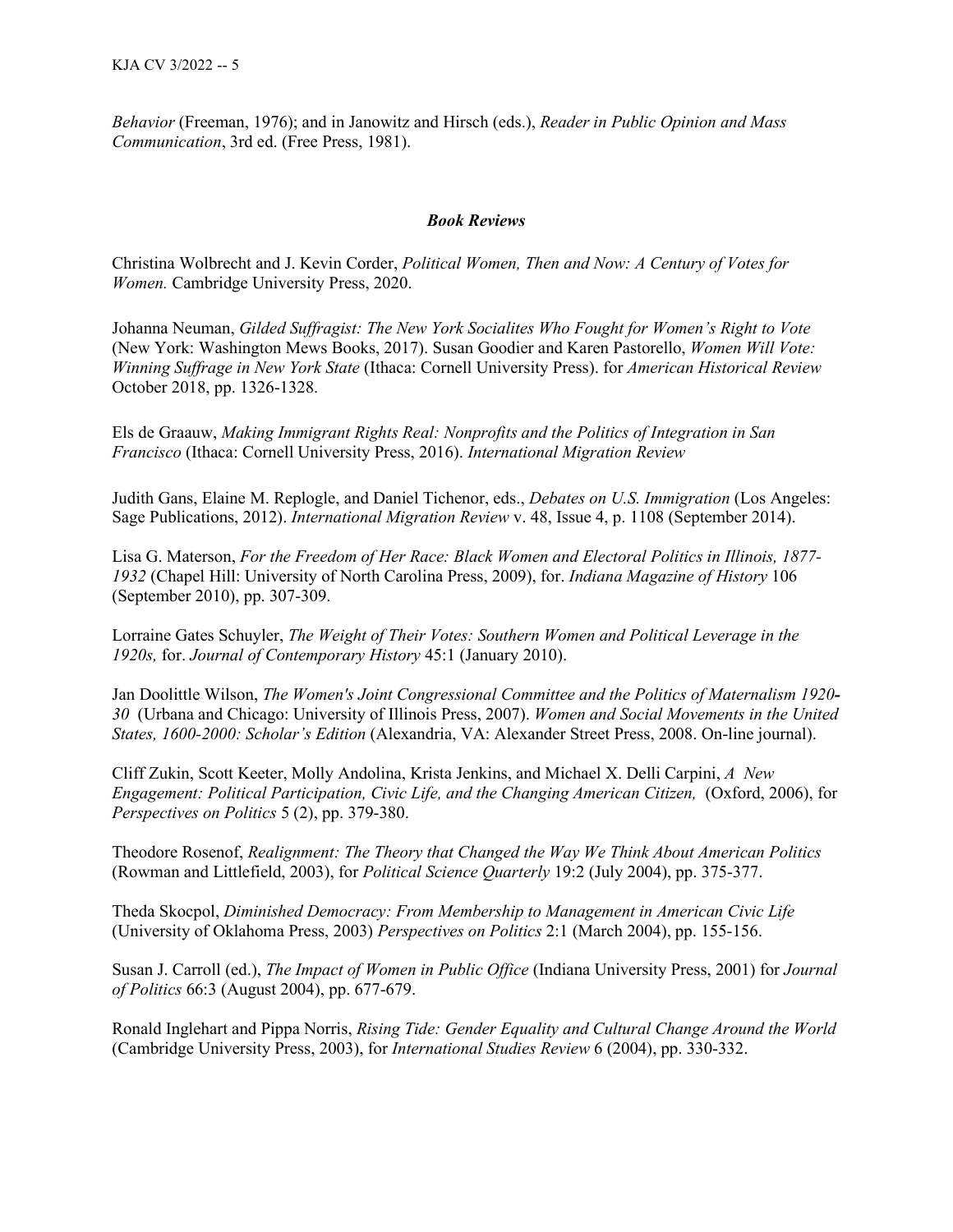David T. Beito, *From Mutual Aid to the Welfare State: Fraternal Societies and Social Services, 1890- 1967*. By (Chapel Hill: University of North Carolina Press, 2000). *Journal of Interdisciplinary History*  32:2, 337-338.

Anna Harvey, *Votes Without Leverage: Women in American Electoral Politics, 1920-1970. Journal of Politics* 62:4 (November 2000), 1198-1200.

Roberta S. Sigel, *Ambition and Accommodation: How Women View Gender Relations.* In *Political Psychology*, September 1999.

Steven J. Rosenstone and John Mark Hansen, *Mobilization, Participation, and Democracy in America.* In *American Political Science Review* 88 (September 1994): 771.

Courtney Brown, *Ballots of Tumult.* In *American Political Science Review* 86 (1992): 794-795.

Karen Beckwith, *American Women and Political Participation: The Impacts of Work, Generation, and Feminism*. In *Women and Politics* 8 (1988): 92-93.

Amy Bridges, *A City in the Republic: Antebellum New York and the Origins of Machine Politics*. In *American Journal of Sociology* 93 (May 1988): 1508-1509.

Michael X. Delli Carpini, *Stability and Change in American Politics: The Coming of Age of the Generation of the 1960s*. In *American Political Science Review* 81 (March 1987): 281-282.

Paul Kleppner, *Who Voted? The Dynamics of Electoral Turnout, 1870-198*0. In *Political Science Quarterly* 99 (Spring, 1984): 123.

H. Himmelweit, *How Voters Decide*. In *American Journal of Sociology* 90 (September, 1984): 463.

Jonathan Cole, *Fair Science: Women in the Scientific Community*. In *American Political Science Review* 75 (September 1981): 765-766.

E. C. Ladd, *Where Have All the Voters Gone?* In *American Journal of Sociology* 86 (January, 1981): 913.

Paul Abramson, *Generational Change in American Politics*. In *American Political Science Review* 72 (June, 1978): 663.

# *Selected Conference Papers*

"The Impact of Female Candidates on Political Involvement in 2008" (with Emily Thorson), presented at the American Political Science Association conference, August 2010.

"Limited Political Knowledge and the Role Model Effect: What do Young People 'Know' about Women's Representation?" (with Mack Mariani and Lanethea Mathews-Gardner), presented at the Midwest Political Science Association meetings, Chicago, April 2010.

"Local Context as a Factor in Attitudes Toward Immigration" (with Hannah Allerdice), presented at Midwest Political Science Association meetings, Chicago, April 2009.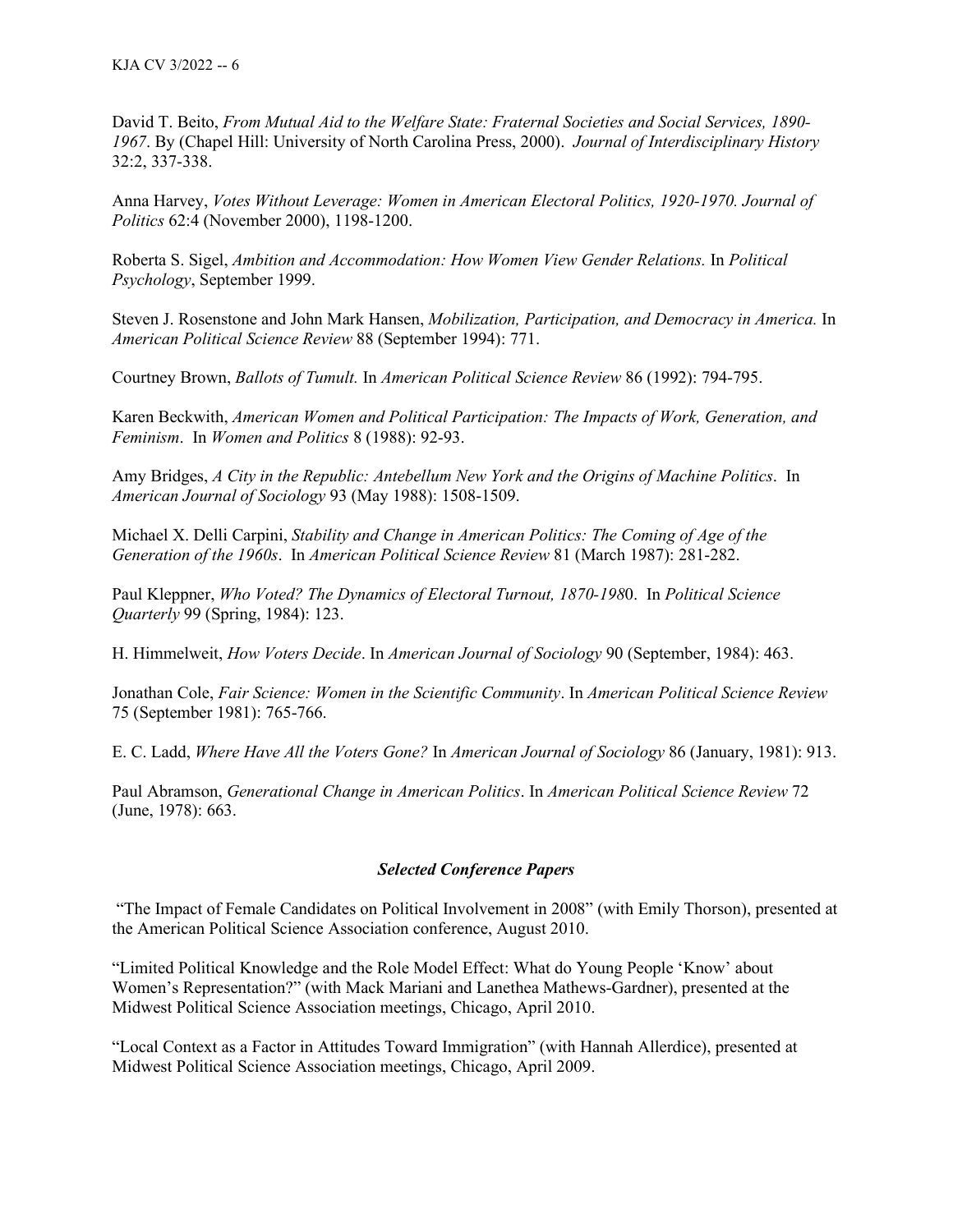" Role Models & Gendered Perceptions: An Experimental Study of Female Representation, Political Attitudes and Ambition." (with Mack Mariani, Xavier University, and Lanethea Matthews-Gardner, Muhlenberg College), at the Northeast Political Science Association meetings, November 2007.

"Declining Social Capital: The Importance of Institutions" (with McGee Young, Marquette University), Midwest Political Science Association meetings, April 2007.

"Local Organizations and the Political Incorporation of Immigrants." Presented at American Political Science Association meetings, August 2005.

"Civic Stratification and the Political Participation of Immigrants." Presented at American Political Science Association meetings as part of APSA/Russell Sage Foundation project on "Institutional Barriers to Mobilizing Democracy," August 2005.

"Assessing the Impact of a Quantitative Skills Course for Undergraduates," with Dana Michael Harsell, presented at the Midwest Political Science Association meetings, April 2004.

"Immigrant Groups, Parties and Political Change: 2004," presented at the conference "Minority Political Participation in the United States," Whitman Center/Eagleton Institute, Rutgers University, February 13, 2004.

"Political Parties, NGOs, and Immigrant Incorporation: A Case Study," with Jessica Wintringham, presented at the Midwest Political Science Association meetings, April 2003.

"Political Institutions and the Incorporation of Immigrants," with Elizabeth F. Cohen, invited presentation at conference on "The Politics of Democratic Inclusion," University of Notre Dame, October 17-19, 2002.

### *Selected University Service*

Faculty Associate, Campbell Public Affairs Institute, 2010- Faculty, Maxwell Program on Citizenship & Civic Engagement, 2011- Arts & Sciences Curriculum Committee, 2011- 2014 ; Chair, 2012 -2014 Advisory Committee, Graduate School Professional Development Programs, 2011-2017 Arts & Sciences Grade Appeal Committee, 2009-2015 Undergraduate Studies Director, Department of Political Science, 2004-2011 Chair, omnibus department search committee, 2006-2007; 2007-2008. Maxwell ICT Advisory Committee, 2006 - 2011 Member, University Senate, 2003-2005; 1990-2992. University Conflict of Interest Committee, 2004-2009 Chair, Department of Political Science, 1996-2001. Graduate Studies Director, Department of Political Science, 1985-1993, 1996-1998. Chair, Search Committee for Dean of the College of Arts & Sciences, 2000-2001. Member, Tenured Faculty Retirement Committee, 1999-2000. Member, Search Committee, Vice Chancellor for Academic Affairs, 1998-99. Political Science Faculty Liaison to Future Professoriate Project, 1992 – Member, Institutional Overview Subcommittee of the University's Self-Study Committee, 1996-97. Chair, Planning Committee for All-Maxwell Quantitative Methods Course, 1994- Chair, Arts and Sciences Committee on Conditions for Women, 1992-93. Chair, Senate Committee on Appointment and Promotions, 1991-1993. College of Arts and Sciences Faculty Council, 1990-1992.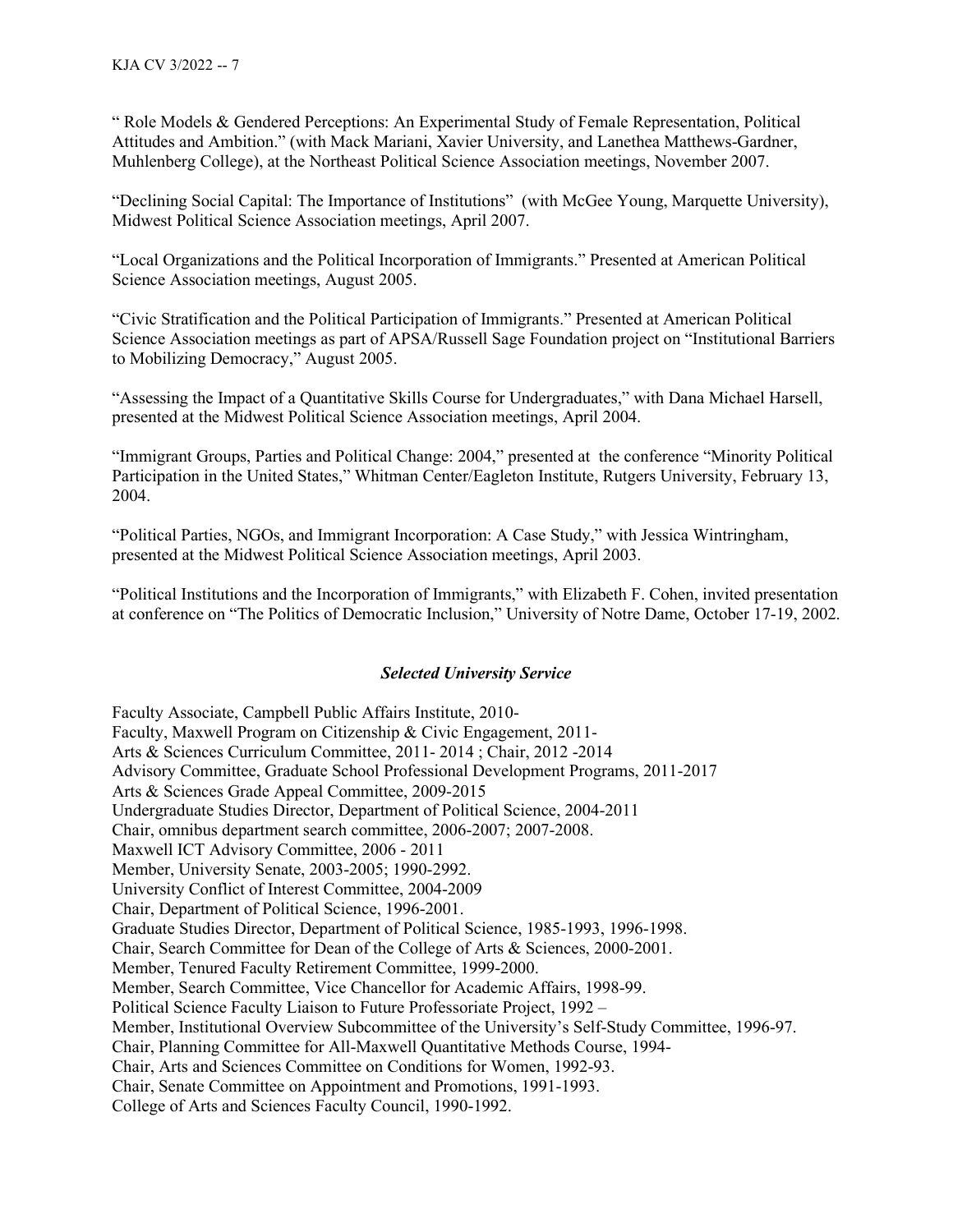Taught for Division of International Programs Abroad, Florence, 1989. College of Arts and Sciences Tenure Committee, 1985-1987.

## *Selected Professional Activities*

Numerous lectures and presentations celebrating the centennial of woman suffrage in New York (2017), including talks at the Women's Rights National Historic Park, Cazenovia Public Library, The Nottingham, the Century Club, the Cazenovia League of Women Voters, the Oneida Public Library.

Chair, Nominating Committee, American Political Science Association, 2012-2013. Member of nominating committee, 2014.

Keynote Speaker at Keuka College 2014 Faculty Retreat, "The Benefits of Thinking Collectively About Teaching" (also led workshop on active learning in the liberal arts classroom), January 21, 2014.

Invited lecture, "Incorporating Immigrants into American Civic and Political Life." Keynote lecture for Fifth Annual SUNY Oneonta Undergraduate Political Science Conference, March 15, 2013.

Member, APSA section on Migration & Citizenship, Committee on best dissertation, 2014

Chair, American Political Science Association Victoria Schuck Award Committee (best book on women and politics), 2010.

Northeast Political Science Association meetings, Philadelphia, November 2009. Invited talk on "the Status of Women in the Profession" to Women's Caucus lunch meeting.

Panel chair & discussant at Midwest Political Science Association meetings, April 2009, panel on "Gender Gap: Voting, Ideology, and Turnout."

Editorial Board, *Polity,* 1998 – 2009.

Served as chair and discussant on panel "Origins and Implications of the Gender Gap," Midwest Political Science Association meetings, Chicago, April 2008.

Invited participation, roundtable: "Women Should Ask: Negotiation in the Academic Workplace," Midwest Political Science Association meetings, Chicago, April 2008.

Participant on panel sponsored by Center for Career Services at Syracuse University: "The Academic Job Search: Negotiating an Academic Job Offer," February 2008.

Served on Oral Examination Committee for Honors candidate at Hobart and William Smith Colleges, April 2007, April 2009, April 2012.

Invited presentation, "Parties, Groups, and the Political Incorporation of Immigrants in Six Cities", to a working group conference on Civic Roots and Political Realities: Community Organizations and Political Engagement Among Immigrants in the United States and Abroad. Russell Sage Foundation, NYC, December 15-16, 2006.

Chaired committee to select best dissertation in the area of Women and Politics, APSA, 2006.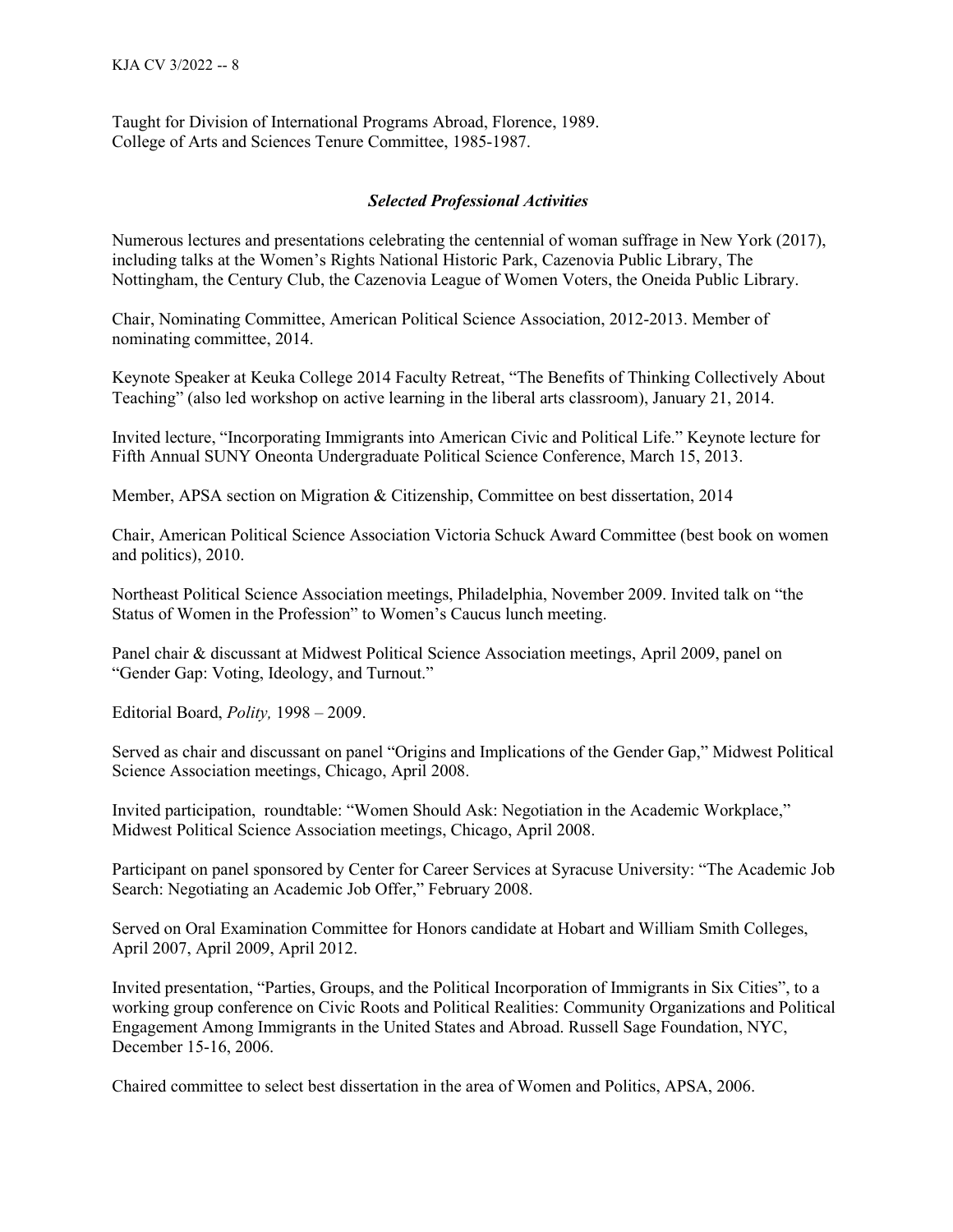Chair and discussant, panel on "Gender and the Dynamics of Political Discussion and Participation" at Midwest Political Science Association meetings, Chicago, April 2006.

Member of roundtable (consisting of current and former department chairs and deans), "Women Should Ask: Negotiation in the Academic Workplace," at the Midwest Political Science Association meetings, Chicago, April 2006.

Invited lecture at Hobart and William Smith College, "Democracy and Local Political Activism: Reflections on a Campaign." April 2006.

Invited presenter and moderator, American Politics colloquium, Cornell University, April 2005.

Chaired panel at Midwest Political Science Association meetings, April 2005, on "Media, Framing, and Representation of Women."

Invited lecture, "How immigrants to the U.S. become (or don't become) participants in public life – and why it matters", Amherst College, February 23, 2005.

Planned, convened, and led conference, "Empowering Immigrant Groups: Opportunities and Challenges," at the Greenberg House, Washington DC, October 2004. Participants included elected officials and leaders of organizations providing services to and advocating for immigrants, from five cities across the country.

Member, External Review Teams for Departments of Political Science at St. Olaf College, Union College, SUNY Brockport, SUNY Geneseo, and Smith College.

Referee, *American Political Science Review, American Journal of Political Science, Journal of Politics, Polity, Politics & Gender, Political Methodology, Women and Politics, Political Behavior, Social Science Quarterly, Political Research Quarterly, The Social Science Journal, American Politics Quarterly, Political Psychology*, *Comparative Political Studies, Political Communication,* National Science Foundation, National Endowment for the Humanities.

Reviewer for Princeton University Press, Columbia University Press, University of Michigan Press, Cambridge University Press, Harvard University Press, Prentice-Hall, McGraw-Hill, Holt Rinehart Winston, Longman, Congressional Quarterly Press, Dorsey Press, Westview Press, Garland Press, University Press of Kansas, Rowman and Littlefield.

# *Selected Community Activities*

Elected member of Cazenovia Town Board (2005, re-elected in 2009, 2013, and 2017). Councilor in charge of planning and zoning; participated in development of Town's first Comprehensive Plan (2006- 2008) and revision of all zoning and subdivision laws (2008-2009). Responsible for securing almost \$2 million in New York State grants for farmland protection.

Appointed in 2013 by Governor Andrew Cuomo to chair the College Council for SUNY Morrisville. Chair, Presidential Search Committee, 2014-2015.

Board President, Cazenovia Area Community Development Association, 2013-2017; member 2007-2013, 2017-2022.